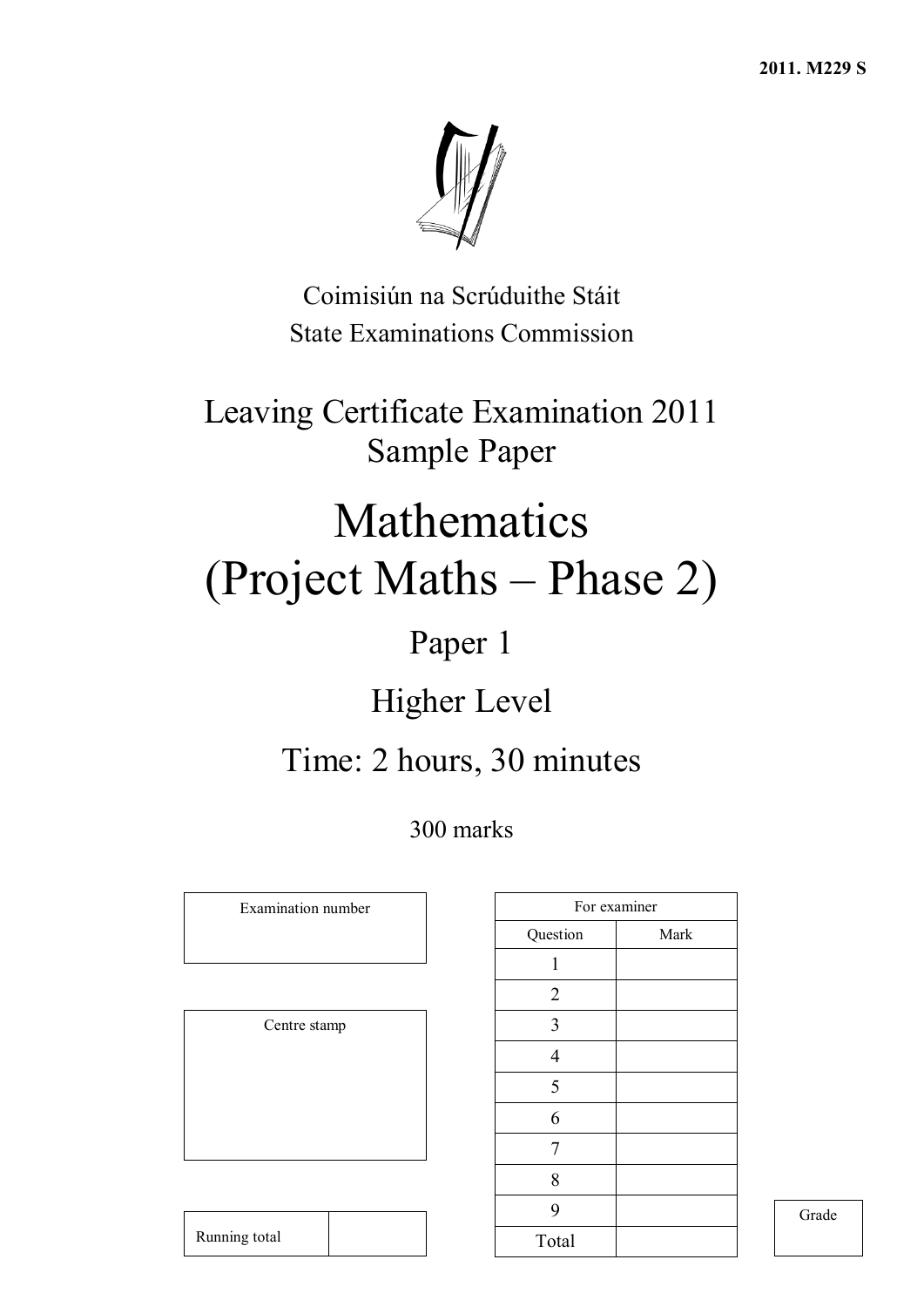### **Instructions**

There are **three** sections in this examination paper:

| Section A | Concepts and Skills                   | 100 marks | 4 questions |
|-----------|---------------------------------------|-----------|-------------|
| Section B | Contexts and Applications             | 100 marks | 2 questions |
| Section C | Functions and Calculus (old syllabus) | 100 marks | 3 questions |

Answer questions as follows:

In Section A, answer **all four** questions

In Section B, answer **both** Question 5 **and** Question 6

In Section C, answer **any two** of the three questions.

Write your answers in the spaces provided in this booklet. There is space for extra work at the back of the booklet. You may also ask the superintendent for more paper. Label any extra work clearly with the question number and part.

The superintendent will give you a copy of the booklet of *Formulae and Tables*. You must return it at the end of the examination. You are not allowed to bring your own copy into the examination.

Marks will be lost if all necessary work is not clearly shown.

Answers should include the appropriate units of measurement, where relevant.

Answers should be given in simplest form, where relevant.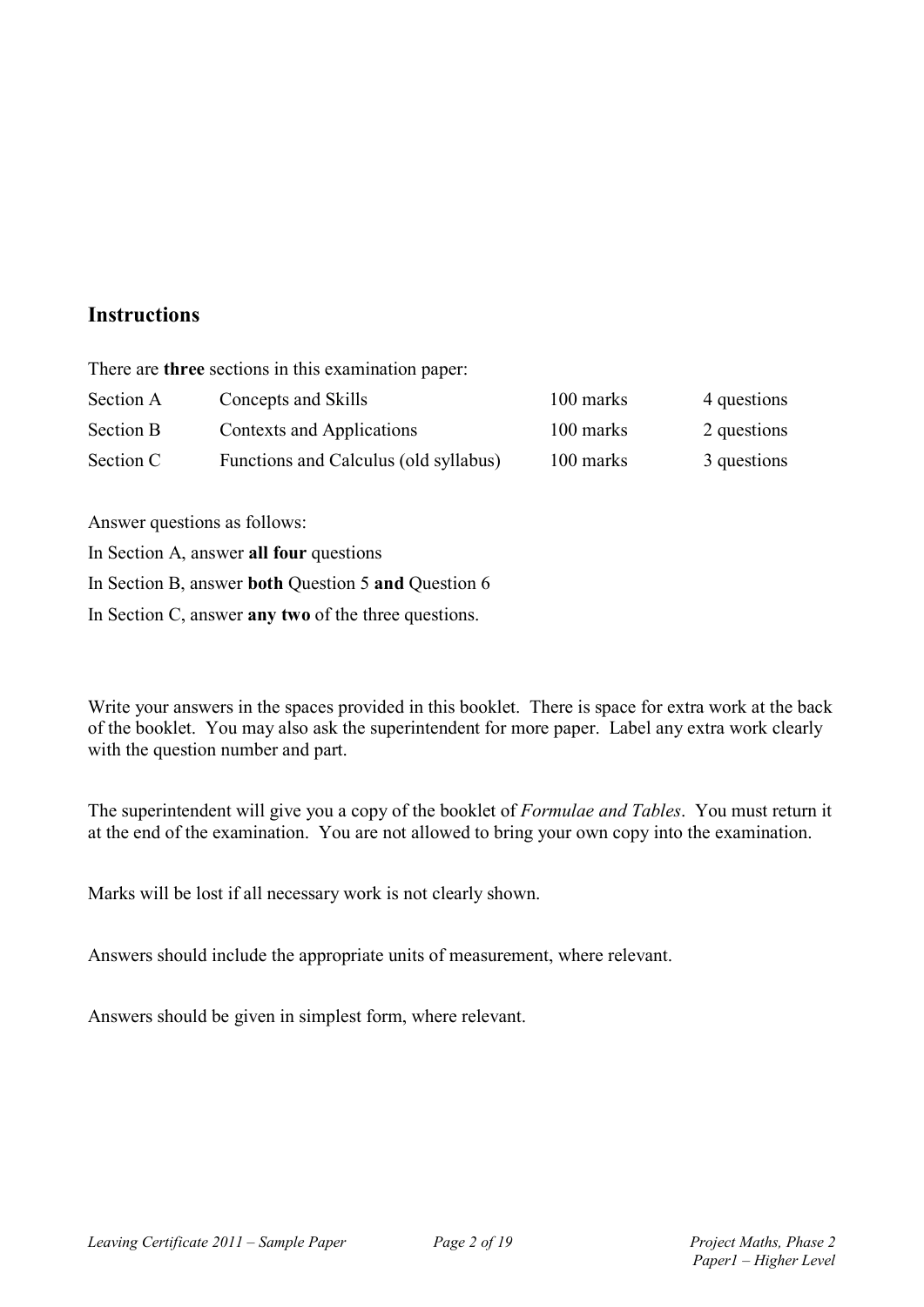Answer **all four** questions from this section.

### **Question 1 (25 marks)**

Re(*z*)

 $w \bullet \quad | \quad | \text{Im}(z)$ 

(a)  $w = -1 + \sqrt{3}i$  is a complex number, where  $i^2 = -1$ .

**(i)** Write *w* in polar form.



(ii) Use De Moivre's theorem to solve the equation  $z^2 = -1 + \sqrt{3}i$ , giving your answer(s) in rectangular form.

**(b)** Four complex numbers  $z_1$ ,  $z_2$ ,  $z_3$  and  $z_4$  are shown on the Argand diagram. They satisfy the following conditions:

$$
z_2 = iz_1
$$
  
\n
$$
z_3 = kz_1, \text{ where } k \in \mathbb{R}
$$
  
\n
$$
z_4 = z_2 + z_3.
$$

The same scale is used on both axes.

- **(i)** Identify which number is which, by labelling the points on the diagram.
- **(ii)** Write down the approximate value of *k*.

Answer:



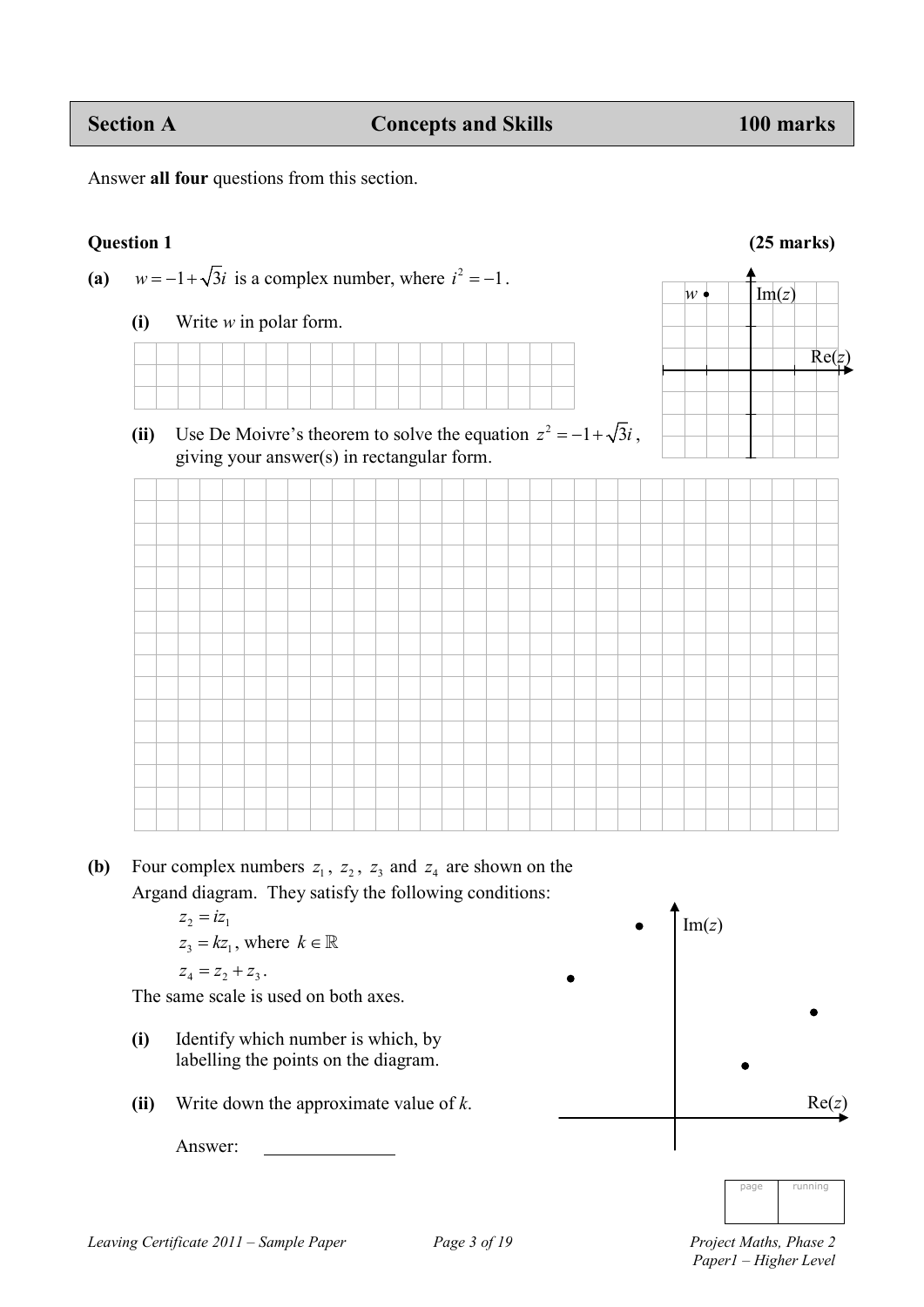#### *Leaving Certificate 2011 – Sample Paper Page 4 of 19 Project Maths, Phase 2*

| $\sqrt{ }$ |  | ↵ |  |  | $\overline{\phantom{a}}$ | J | ╯ |  |  |  |  |  |  |  | $\overline{2}$ |  |  |
|------------|--|---|--|--|--------------------------|---|---|--|--|--|--|--|--|--|----------------|--|--|
|            |  |   |  |  |                          |   |   |  |  |  |  |  |  |  |                |  |  |
|            |  |   |  |  |                          |   |   |  |  |  |  |  |  |  |                |  |  |
|            |  |   |  |  |                          |   |   |  |  |  |  |  |  |  |                |  |  |
|            |  |   |  |  |                          |   |   |  |  |  |  |  |  |  |                |  |  |
|            |  |   |  |  |                          |   |   |  |  |  |  |  |  |  |                |  |  |
|            |  |   |  |  |                          |   |   |  |  |  |  |  |  |  |                |  |  |
|            |  |   |  |  |                          |   |   |  |  |  |  |  |  |  |                |  |  |
|            |  |   |  |  |                          |   |   |  |  |  |  |  |  |  |                |  |  |
|            |  |   |  |  |                          |   |   |  |  |  |  |  |  |  |                |  |  |
|            |  |   |  |  |                          |   |   |  |  |  |  |  |  |  |                |  |  |
|            |  |   |  |  |                          |   |   |  |  |  |  |  |  |  |                |  |  |
|            |  |   |  |  |                          |   |   |  |  |  |  |  |  |  |                |  |  |
|            |  |   |  |  |                          |   |   |  |  |  |  |  |  |  |                |  |  |
|            |  |   |  |  |                          |   |   |  |  |  |  |  |  |  |                |  |  |
|            |  |   |  |  |                          |   |   |  |  |  |  |  |  |  |                |  |  |
|            |  |   |  |  |                          |   |   |  |  |  |  |  |  |  |                |  |  |
|            |  |   |  |  |                          |   |   |  |  |  |  |  |  |  |                |  |  |
|            |  |   |  |  |                          |   |   |  |  |  |  |  |  |  |                |  |  |
|            |  |   |  |  |                          |   |   |  |  |  |  |  |  |  |                |  |  |
|            |  |   |  |  |                          |   |   |  |  |  |  |  |  |  |                |  |  |
|            |  |   |  |  |                          |   |   |  |  |  |  |  |  |  |                |  |  |
|            |  |   |  |  |                          |   |   |  |  |  |  |  |  |  |                |  |  |
|            |  |   |  |  |                          |   |   |  |  |  |  |  |  |  |                |  |  |
|            |  |   |  |  |                          |   |   |  |  |  |  |  |  |  |                |  |  |
|            |  |   |  |  |                          |   |   |  |  |  |  |  |  |  |                |  |  |
|            |  |   |  |  |                          |   |   |  |  |  |  |  |  |  |                |  |  |

#### **(a) (i)** Prove by induction that, for any *n*, the sum of the first *n* natural numbers is  $\frac{n(n+1)}{2}$  $\frac{n(n+1)}{2}$ .

**(ii)** Find the sum of all the natural numbers from 51 to 100, inclusive.

**(b)** Given that  $p = \log_c x$ , express  $\log_c \sqrt{x} + \log_c (cx)$  in terms of *p*.

**Question 2 (25 marks)**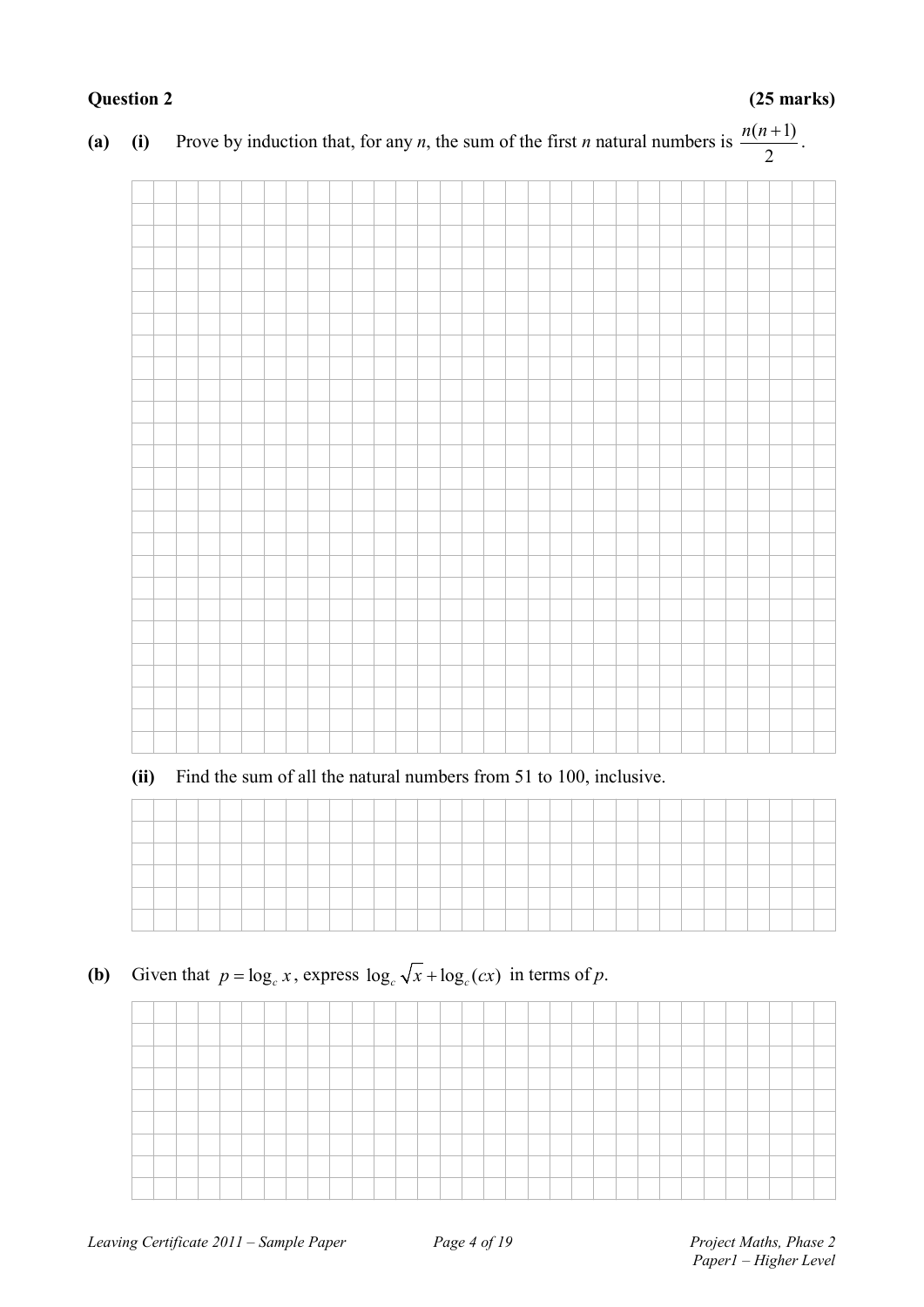A cubic function *f* is defined for  $x \in \mathbb{R}$  as

 $f: x \mapsto x^3 + (1 - k^2)x + k$ , where *k* is a constant.

**(a)** Show that  $-k$  is a root of *f*.

**(b)** Find, in terms of  $k$ , the other two roots of  $f$ .



**(c)** Find the set of values of *k* for which *f* has exactly one real root.

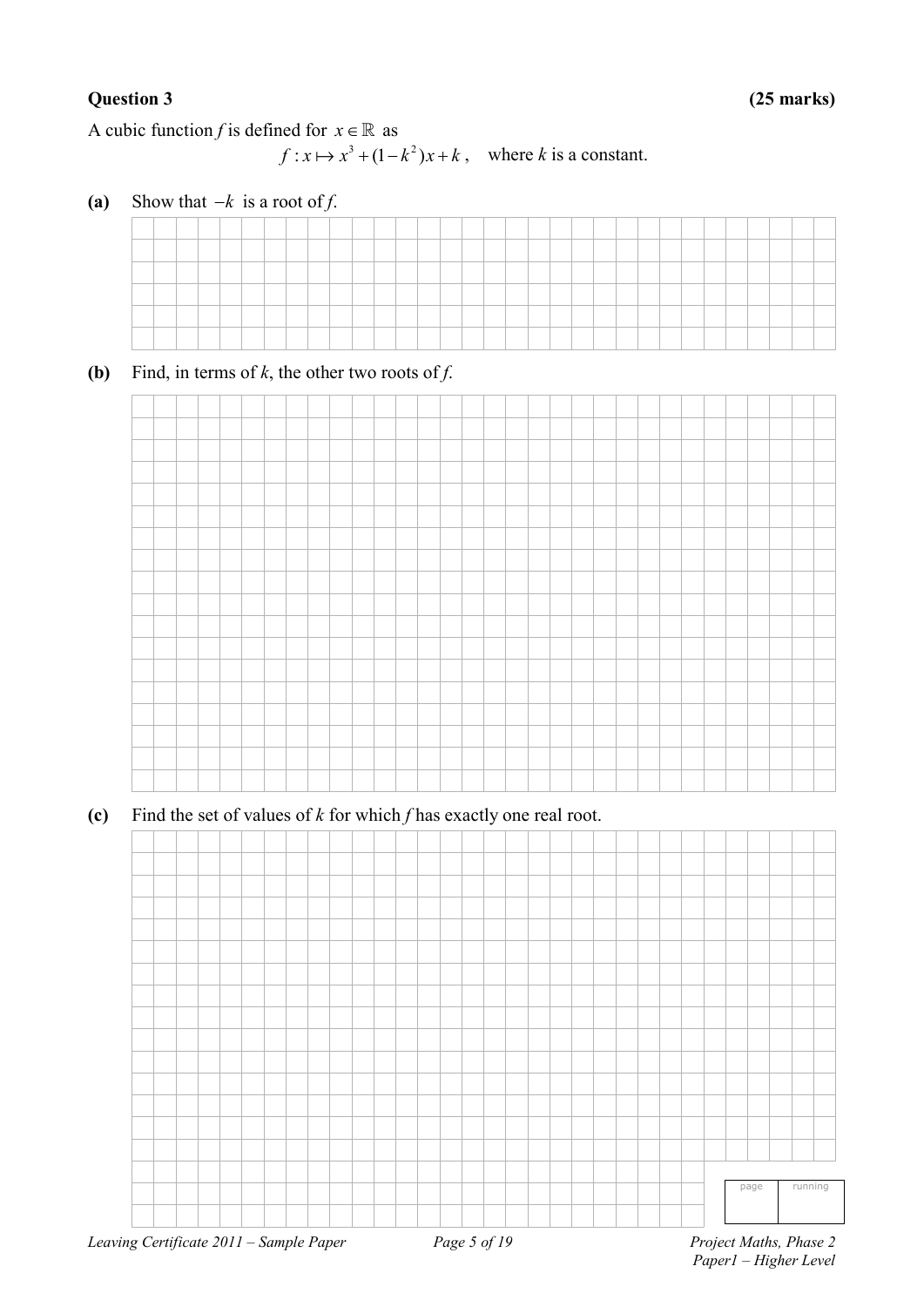#### **Question 4 (25 marks)**

**(a)** Solve the simultaneous equations,



**(b)** The graphs of the functions  $f: x \mapsto |x-3|$  and  $g: x \mapsto 2$  are shown in the diagram. **(i)** Find the co-ordinates of the points *A*, *B*, *C* and *D*.



### (ii) Hence, or otherwise, solve the inequality  $|x-3| < 2$ .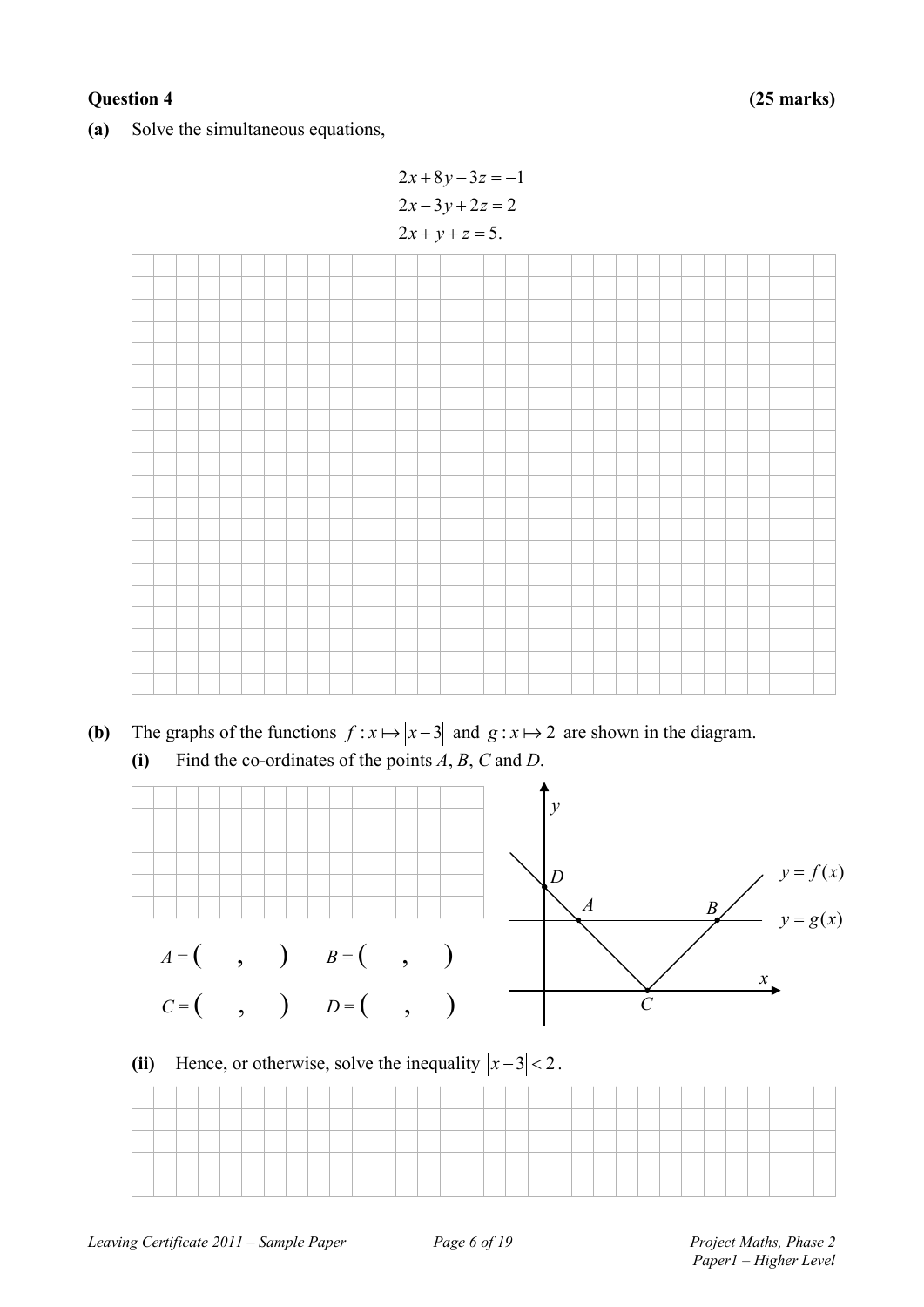Answer **both** Question 5 **and** Question 6.

#### **Question 5 (50 marks)**

A company has to design a rectangular box for a new range of jellybeans. The box is to be assembled from a single piece of cardboard, cut from a rectangular sheet measuring 31 cm by 22 cm. The box is to have a capacity (volume) of 500  $\text{cm}^3$ .

The net for the box is shown below. The company is going to use the full length and width of the rectangular piece of cardboard. The shaded areas are flaps of width 1 cm which are needed for assembly. The height of the box is *h* cm, as shown on the diagram.



#### **(a)** Write the dimensions of the box, in centimetres, in terms of *h*.



*Paper1 – Higher Level*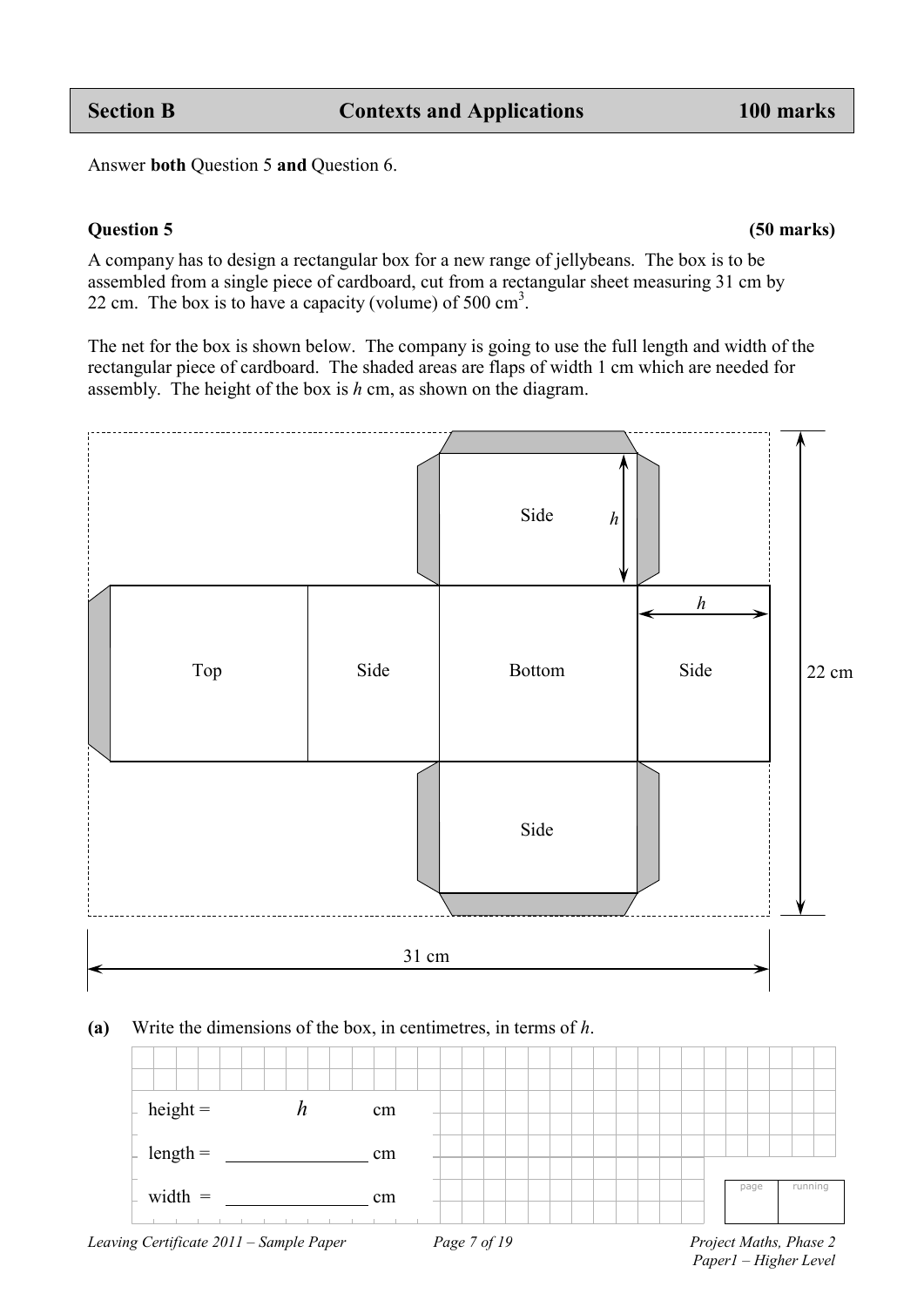#### **(b)** Write an expression for the capacity of the box in cubic centimetres, in terms of *h*.

#### **(c)** Show that the value of *h* that gives a box with a square bottom will give the correct capacity.



**(d)** Find, correct to one decimal place, the other value of *h* that gives a box of the correct capacity.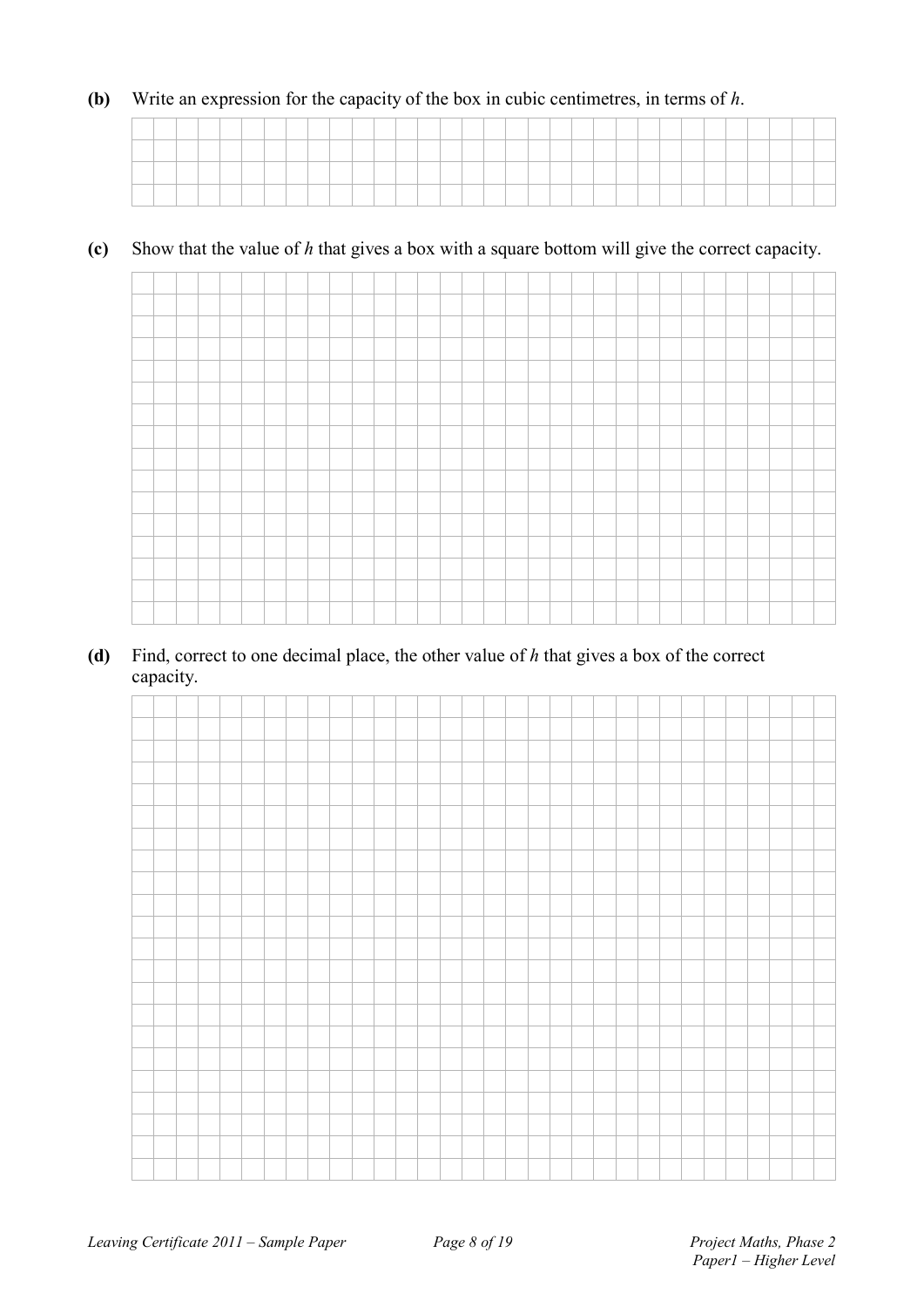**(e)** The client is planning a special "10% extra free" promotion and needs to increase the capacity of the box by 10%. The company is checking whether they can make this new box from a piece of cardboard the same size as the original one (31 cm  $\times$  22 cm). A graph of the box's capacity as a function of *h* is shown below. Use the graph to explain why it is *not* possible to make the larger box from such a piece of cardboard.



#### Explanation:



| runnına |
|---------|
|         |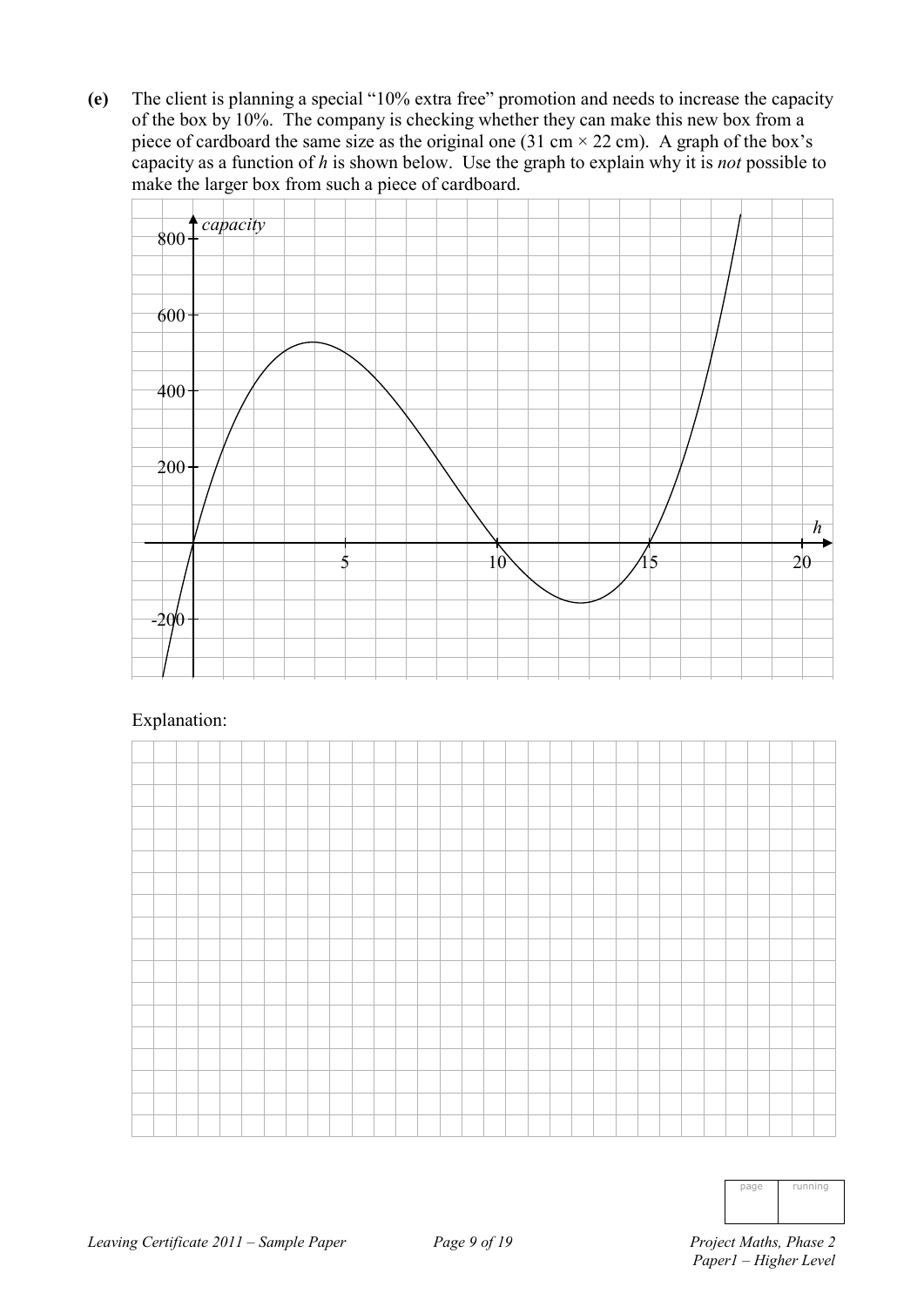#### **Question 6 (50 marks)**

Pádraig is 25 years old and is planning for his pension. He intends to retire in forty years' time, when he is 65. First, he calculates how much he wants to have in his pension fund when he retires. Then, he calculates how much he needs to invest in order to achieve this. He assumes that, in the long run, money can be invested at an inflation-adjusted annual rate of 3%. Your answers throughout this question should therefore be based on a 3% annual growth rate.

**(a)** Write down the present value of a future payment of  $\epsilon$ 20,000 in one years' time.

**(b)** Write down, in terms of *t*, the present value of a future payment of  $\epsilon$ 20,000 in *t* years' time.



**(c)** Pádraig wants to have a fund that could, from the date of his retirement, give him a payment of  $\epsilon$ 20,000 at the start of each year for 25 years. Show how to use the sum of a geometric series to calculate the value on the date of retirement of the fund required.

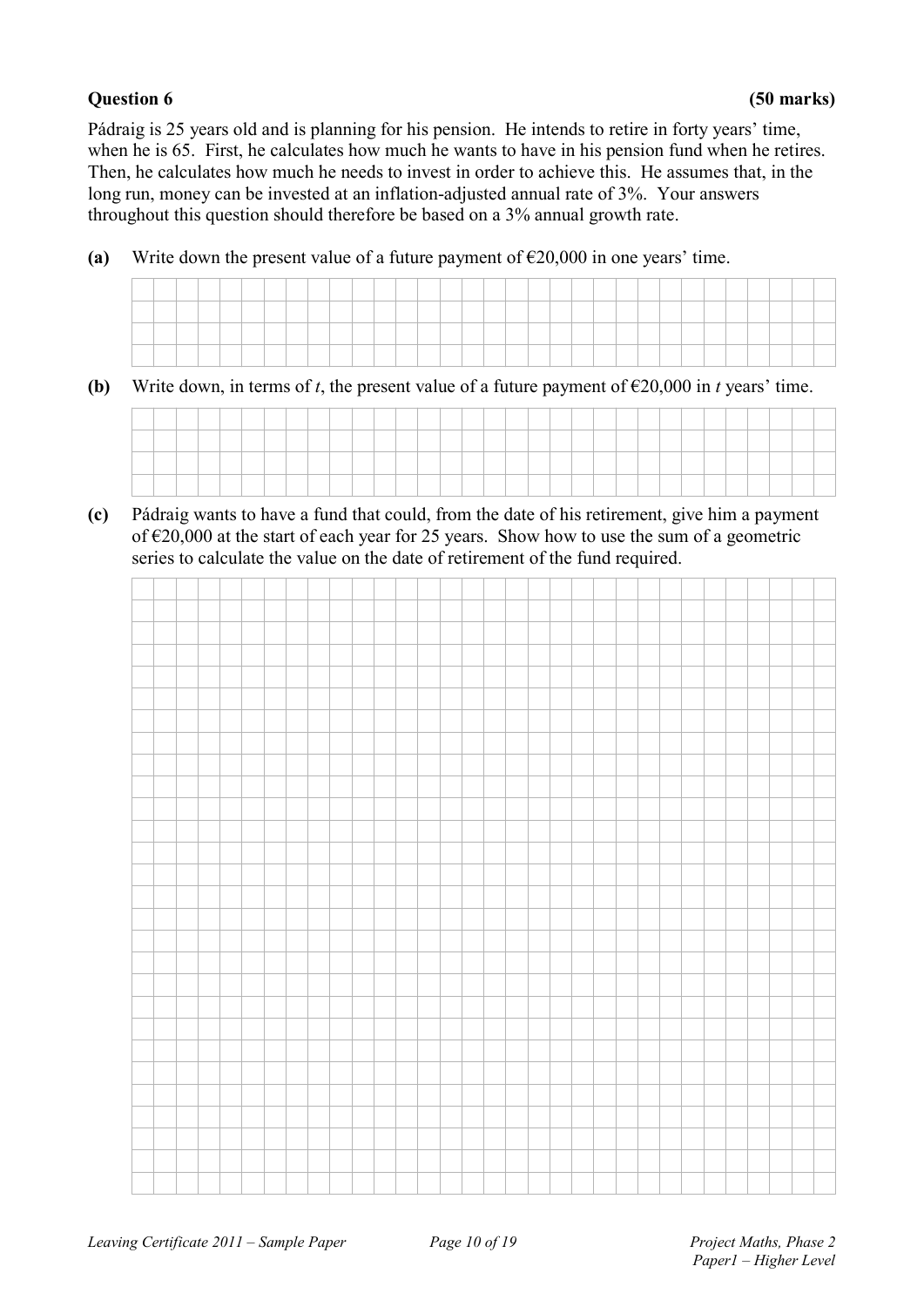- **(d)** Pádraig plans to invest a fixed amount of money every month in order to generate the fund calculated in part (c). His retirement is  $40 \times 12 = 480$  months away.
	- **(i)** Find, correct to four significant figures, the rate of interest per month that would, if paid and compounded monthly, be equivalent to an effective annual rate of 3%.

| <b><i><u>Property</u></i></b>               |  | _____ |  | and the control of the con- |  |  |  |  |  | _____    |  |  |  |  |  |  |  |
|---------------------------------------------|--|-------|--|-----------------------------|--|--|--|--|--|----------|--|--|--|--|--|--|--|
|                                             |  |       |  |                             |  |  |  |  |  |          |  |  |  |  |  |  |  |
|                                             |  |       |  |                             |  |  |  |  |  |          |  |  |  |  |  |  |  |
| <b><i><u>Property Communication</u></i></b> |  |       |  |                             |  |  |  |  |  | ________ |  |  |  |  |  |  |  |
|                                             |  |       |  |                             |  |  |  |  |  |          |  |  |  |  |  |  |  |

**(ii)** Write down, in terms of *n* and *P*, the value on the retirement date of a payment of  $\epsilon P$ made *n* months before the retirement date.

(iii) If Pádraig makes 480 equal monthly payments of  $\epsilon P$  from now until his retirement, what value of *P* will give the fund he requires?

**(e)** If Pádraig waits for ten years before starting his pension investments, how much will he then have to pay each month in order to generate the same pension fund?

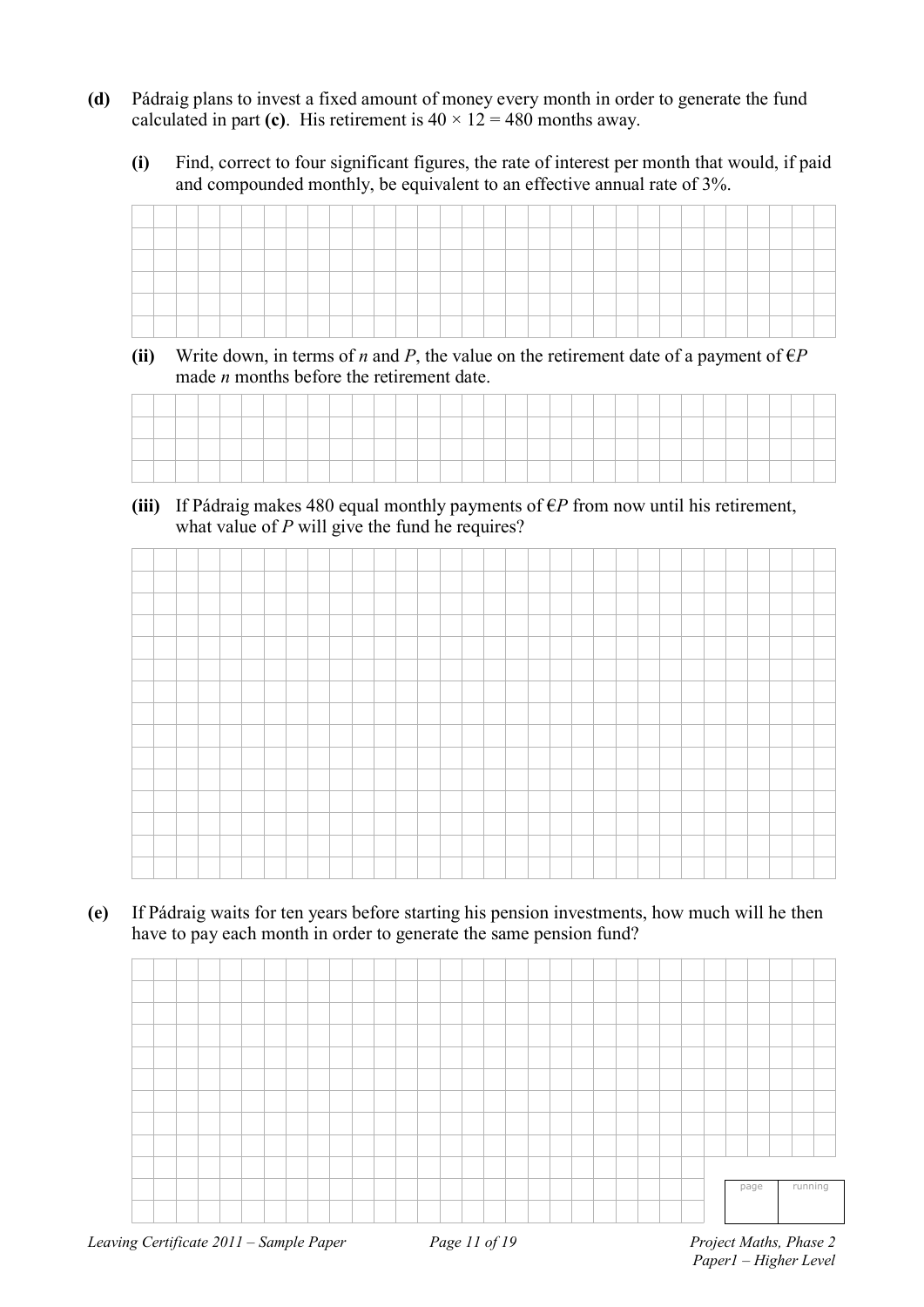Answer **any two** of the three questions from this section.

#### **Question 7 (50 marks)**

(a) The equation  $x^3 + x^2 - 4 = 0$  has only one real root. Taking  $x_1 = \frac{3}{2}$ 2  $x_1 = \frac{3}{2}$  as the first approximation to the root, use the Newton-Raphson method to find  $x<sub>2</sub>$ , the second approximation.

**(b)** Parametric equations of a curve are:



**(ii)** What does your answer to part **(i)** tell you about the shape of the graph?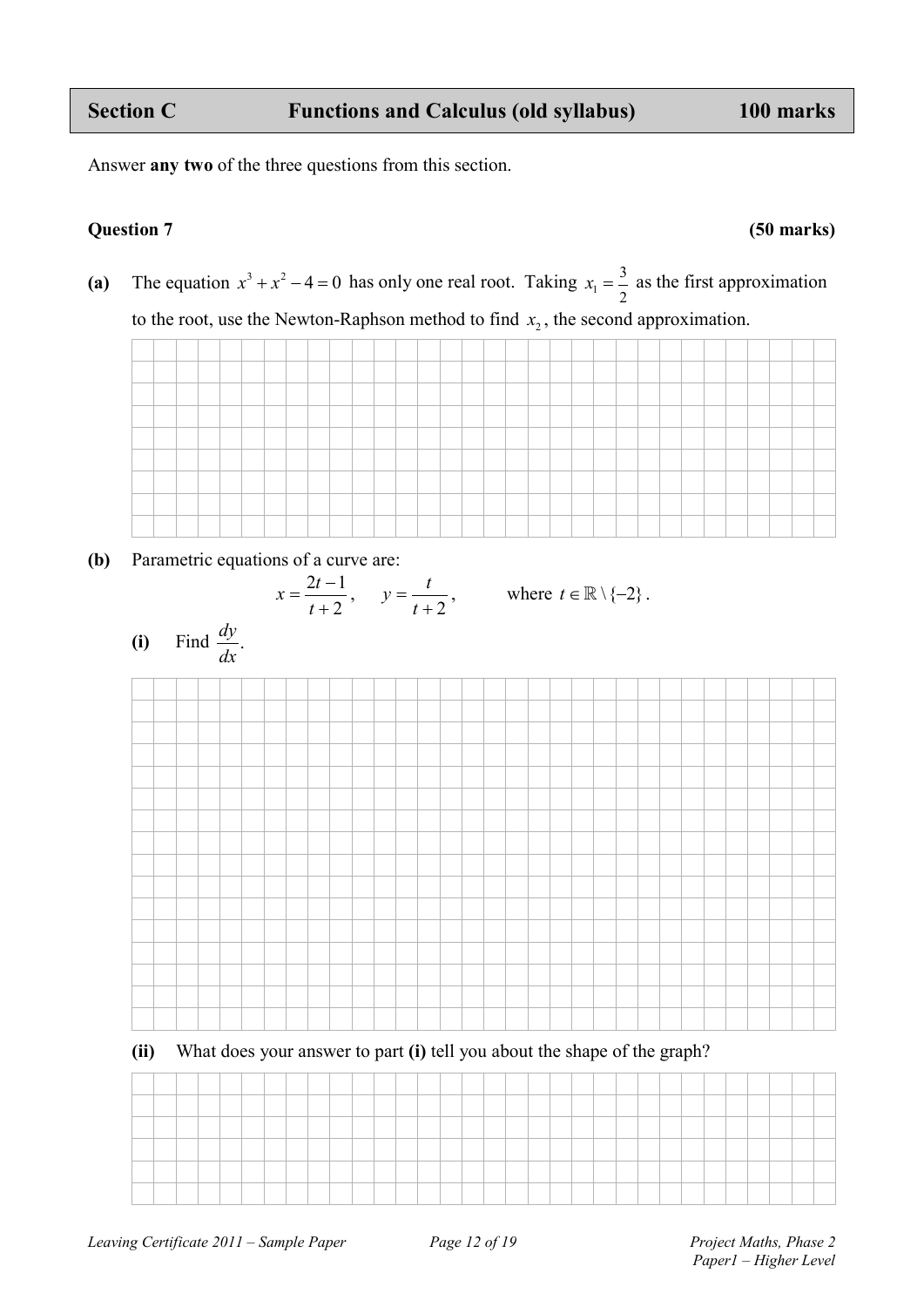(c) A curve is defined by the equation  $x^2y^3 + 4x + 2y = 12$ .



**(ii)** Show that the tangent to the curve at the point (0, 6) is also the tangent to it at the point  $(3, 0)$ .



page running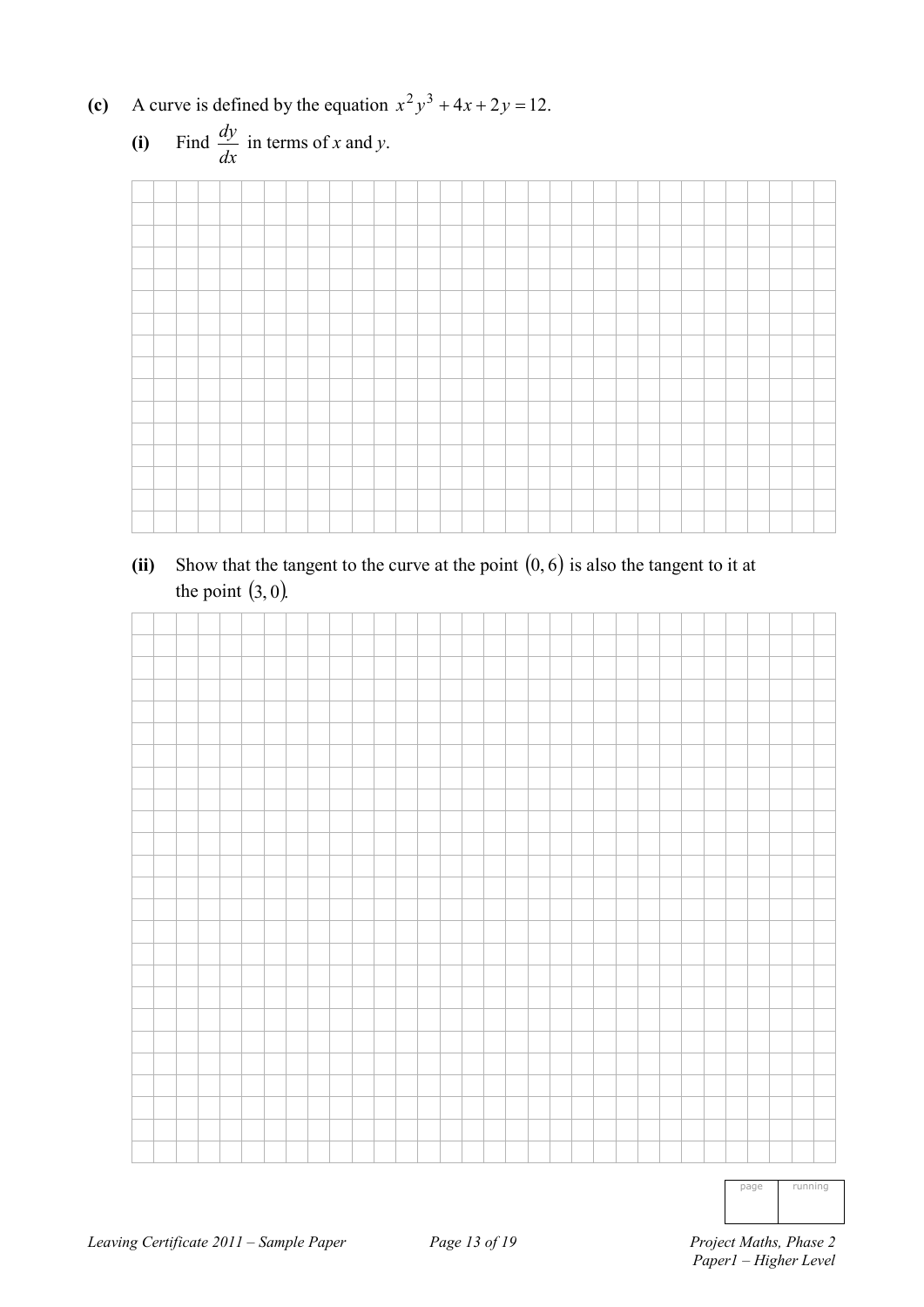#### (a) Differentiate  $x^2$  with respect to *x* from first principles.







(ii) Show that 
$$
\frac{dy}{dx} = 1 + y^2
$$
.

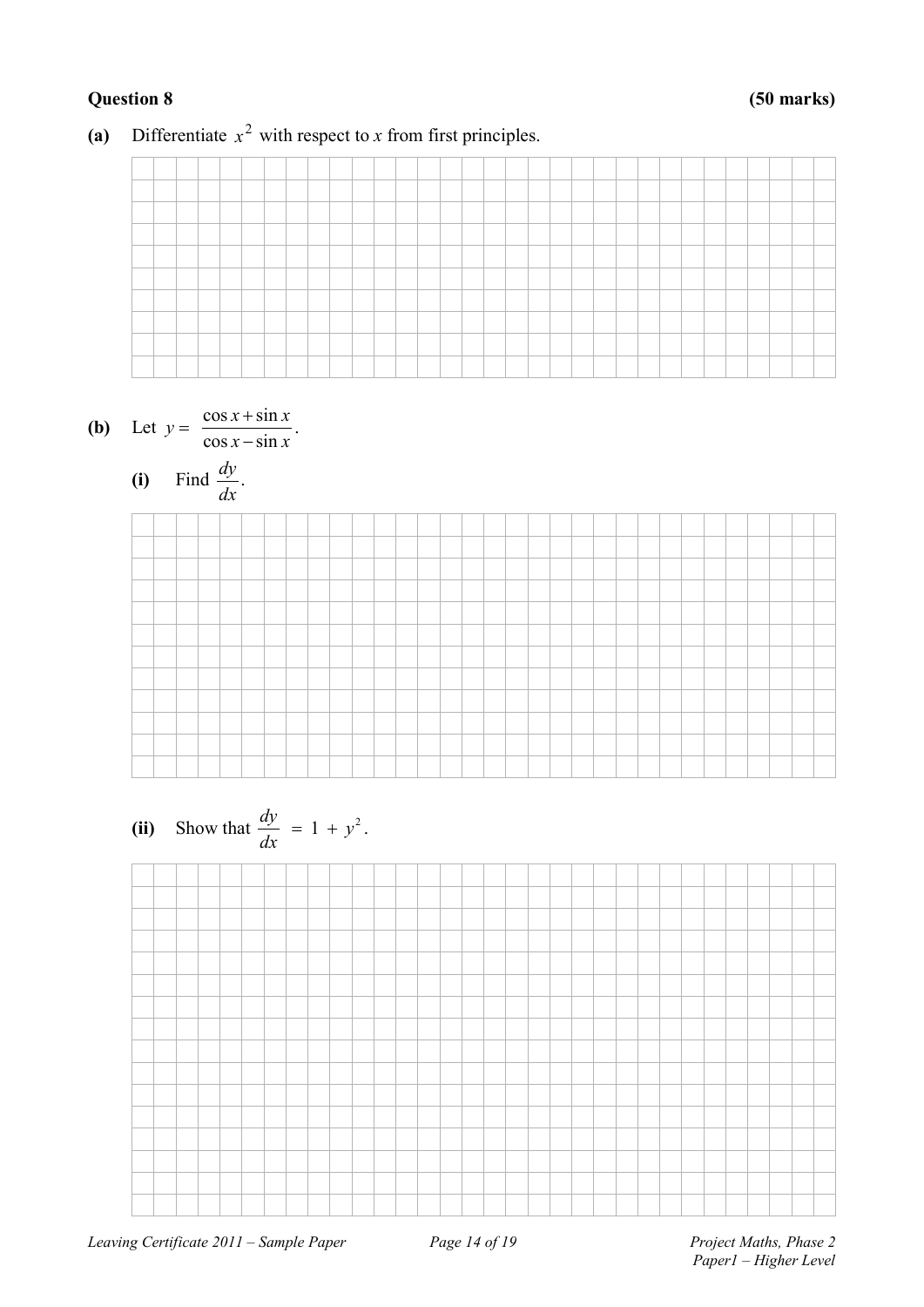

### (c) The function  $f(x) = (1+x) \log_e(1+x)$  is defined for  $x > -1$ .

### **(ii)** Determine whether the turning point is a local maximum or a local minimum.



| ı | running |
|---|---------|
|   |         |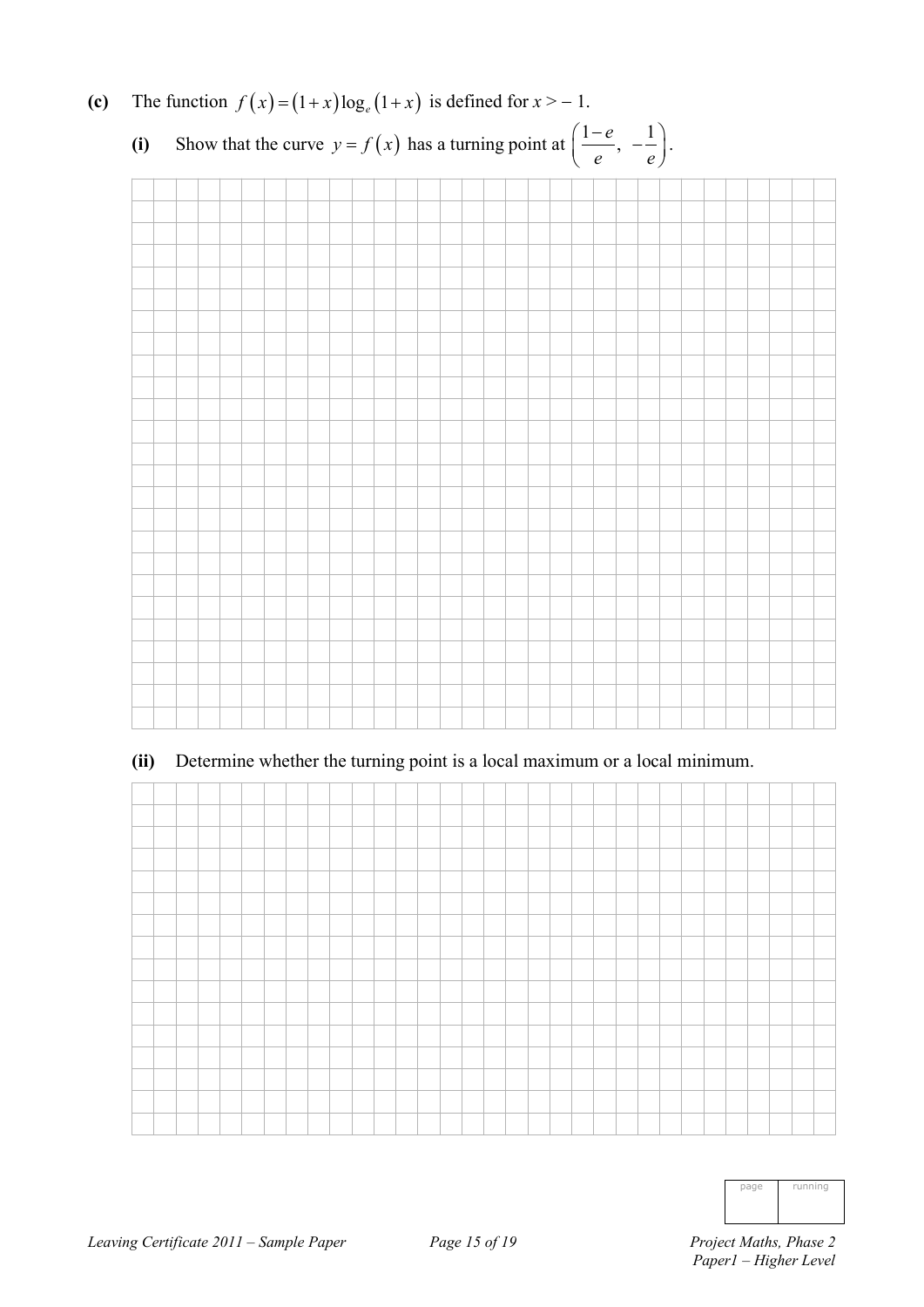#### **Question 9 (50 marks)**



**(b)** The curve  $y = 12x^3 - 48x^2 + 36x$  crosses the *x*-axis at  $x = 0$ ,  $x = 1$  and  $x = 3$ , as shown.

> Calculate the total area of the shaded regions enclosed by the curve and the *x*-axis.



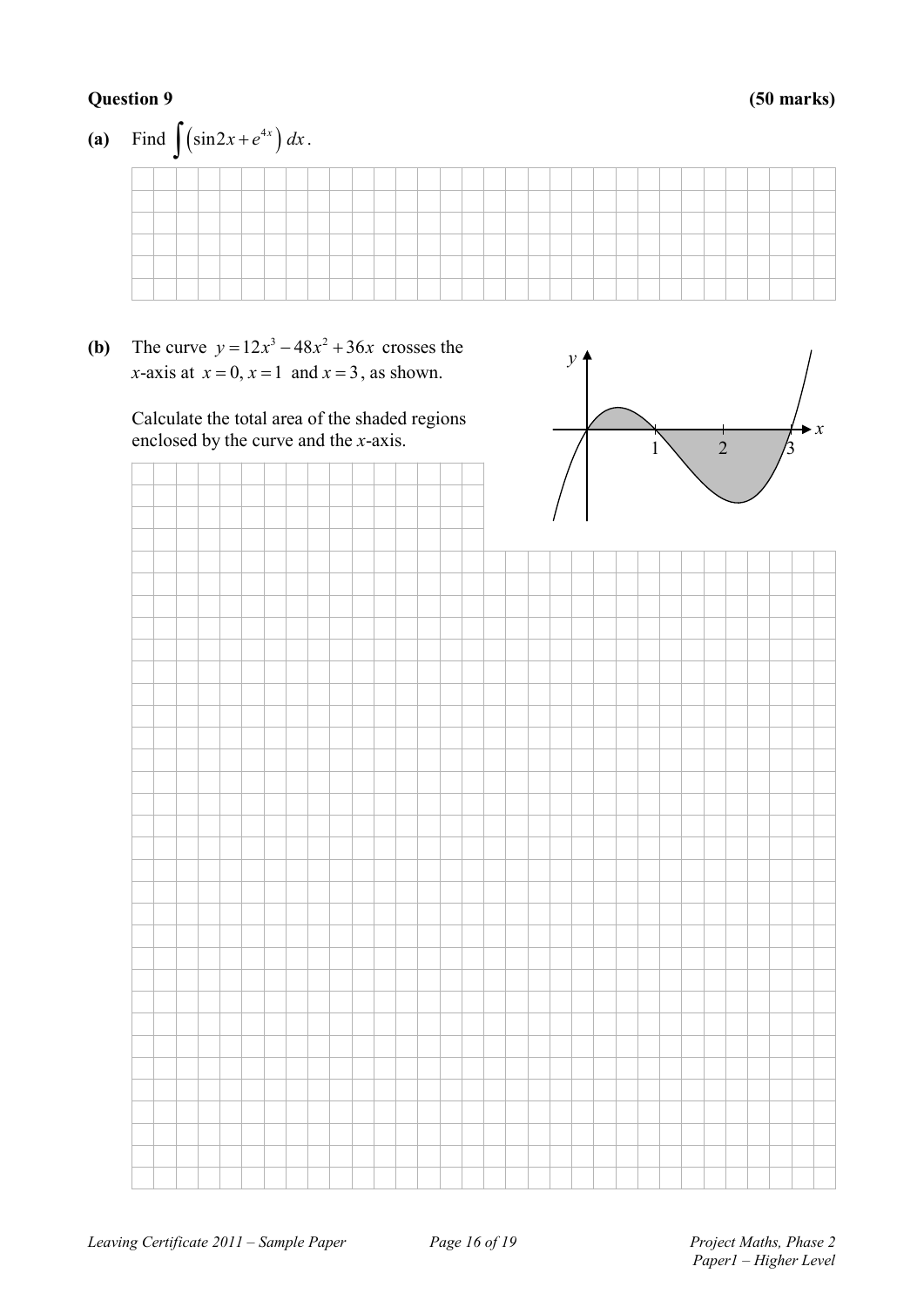**(c) (i)** Find, in terms of *a* and *b*,

$$
I = \int_{a}^{b} \frac{\cos x}{1 + \sin x} dx
$$



**(ii)** Find in terms of *a* and *b*,





*Paper1 – Higher Level*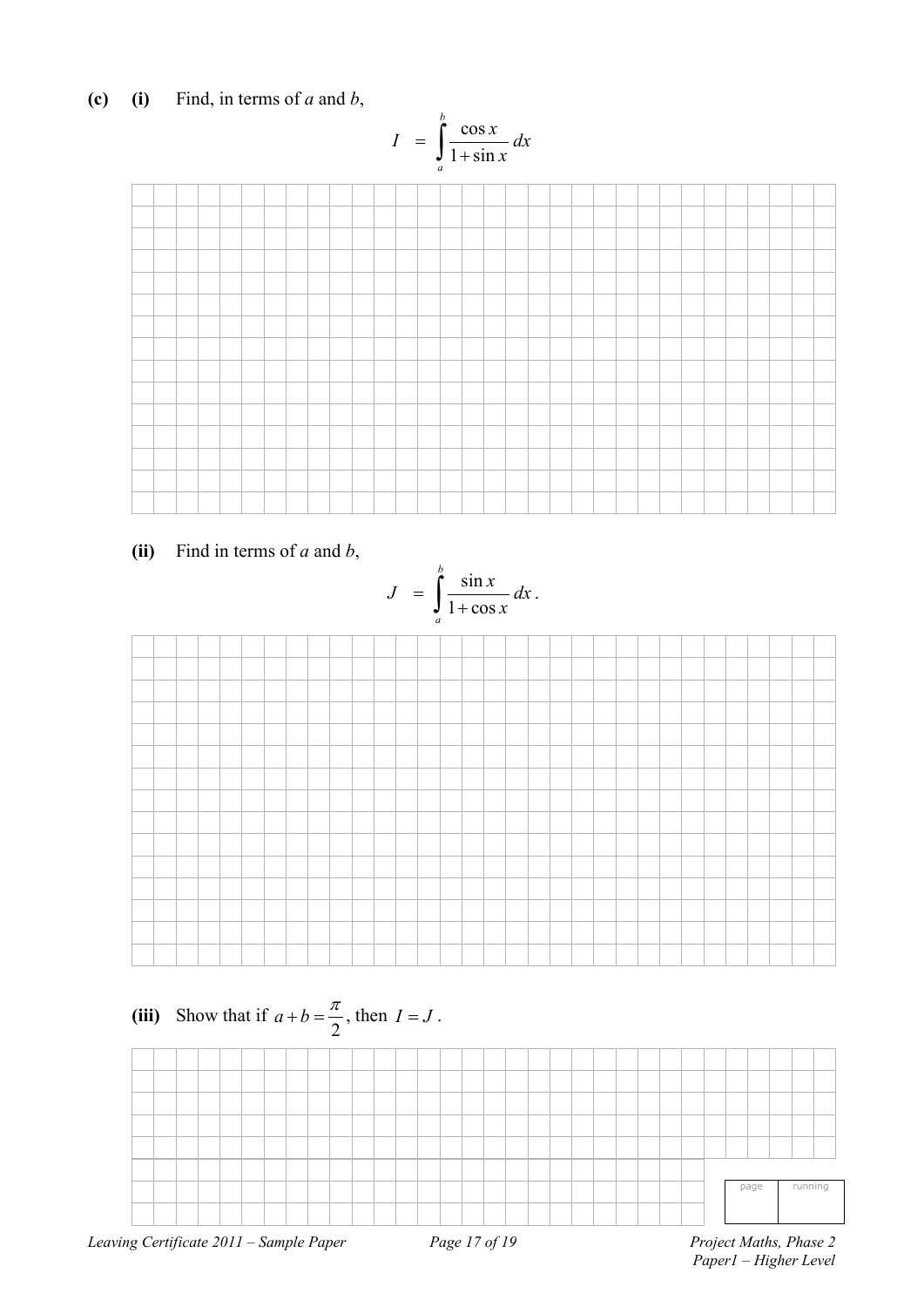### You may use this page for extra work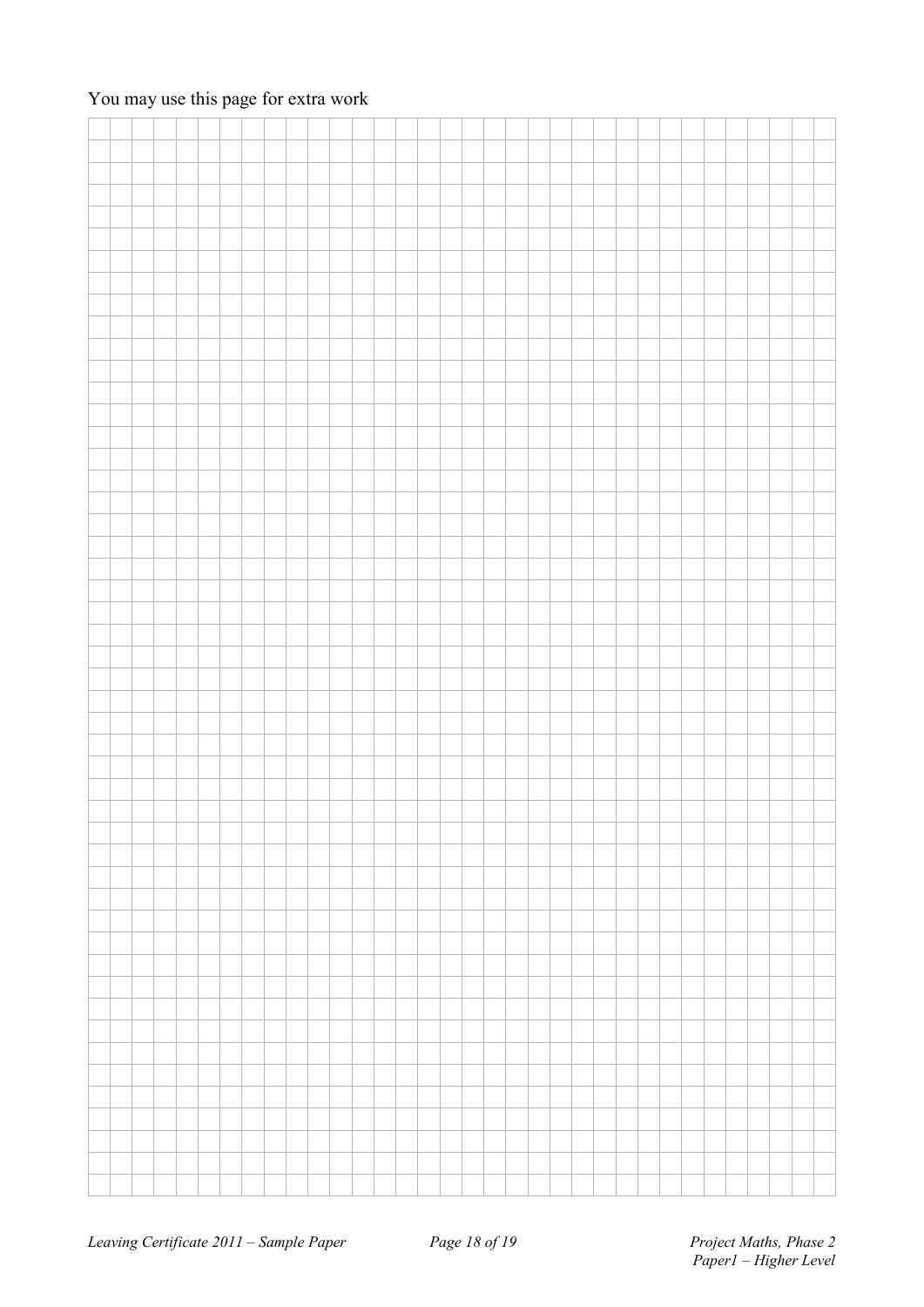### You may use this page for extra work

|  |  |                                         |  |  |  |  |  |               |  |  |  |  |  |  | page |  | running                |
|--|--|-----------------------------------------|--|--|--|--|--|---------------|--|--|--|--|--|--|------|--|------------------------|
|  |  |                                         |  |  |  |  |  |               |  |  |  |  |  |  |      |  |                        |
|  |  |                                         |  |  |  |  |  |               |  |  |  |  |  |  |      |  |                        |
|  |  | Leaving Certificate 2011 - Sample Paper |  |  |  |  |  | Page 19 of 19 |  |  |  |  |  |  |      |  | Project Maths, Phase 2 |